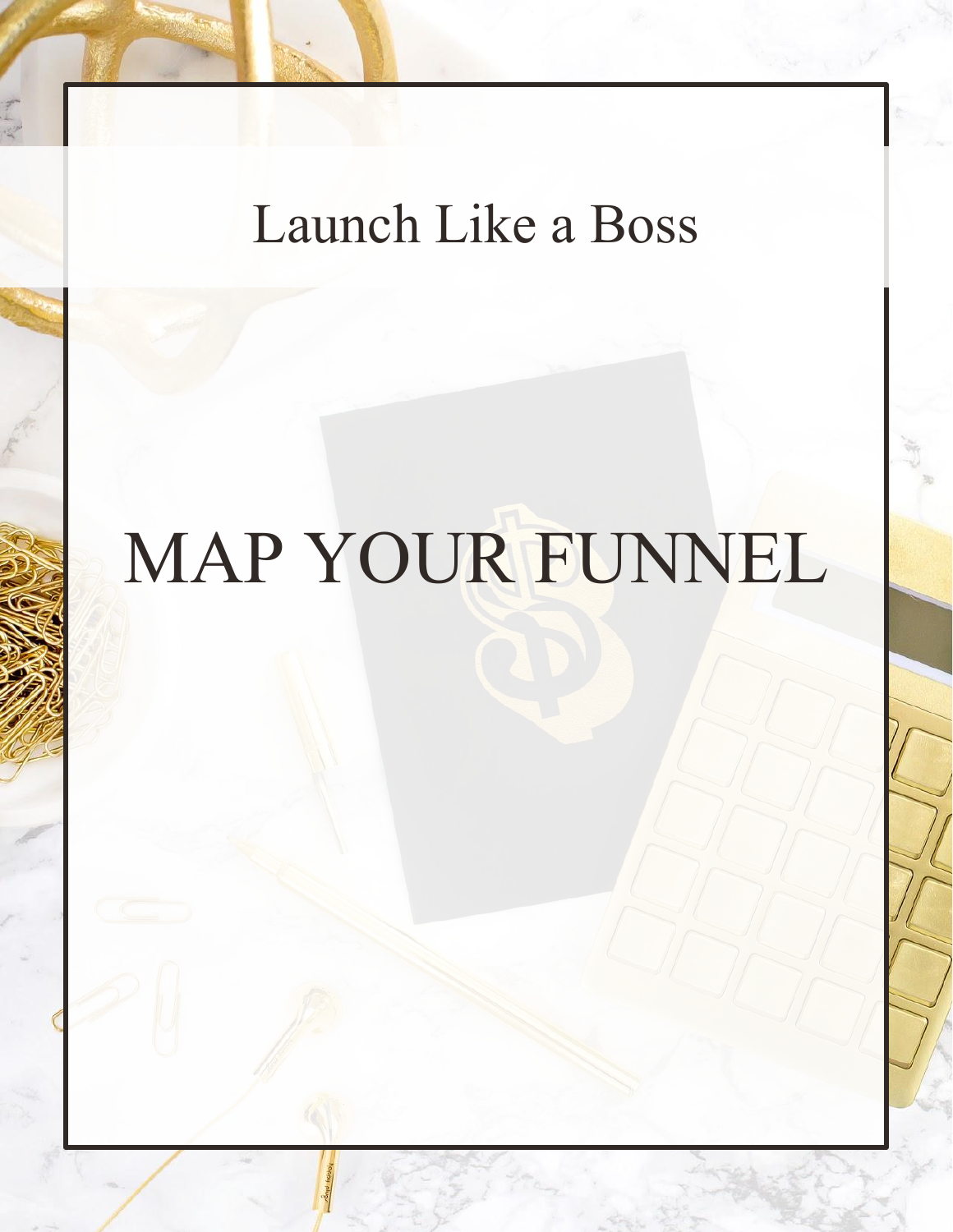LAUNCH LIKE A BOSS Module 3 | Visibility & Leads

### MAP YOUR FUNNEL

#### **Visibility**

How will people initially hear about your brand?

organic social media paid advertisements leveraged influence

### **Connection**

\_\_\_\_\_\_\_\_\_\_\_\_\_\_\_\_\_\_\_\_\_\_\_\_\_\_\_\_\_\_\_\_\_\_\_\_\_\_\_\_\_\_\_\_\_\_\_\_\_\_\_\_\_\_\_\_\_\_\_\_\_\_\_\_\_\_\_\_\_\_\_\_\_\_\_\_\_\_\_\_\_\_\_\_\_\_\_  $\Box$  $\Box$ 

What will you offer to entice them to connect with you further?

### **Build the Relationship**

What content will you use to develop the relationship, build trust, and begin to get them thinking about solving their problem?

email social media long-form content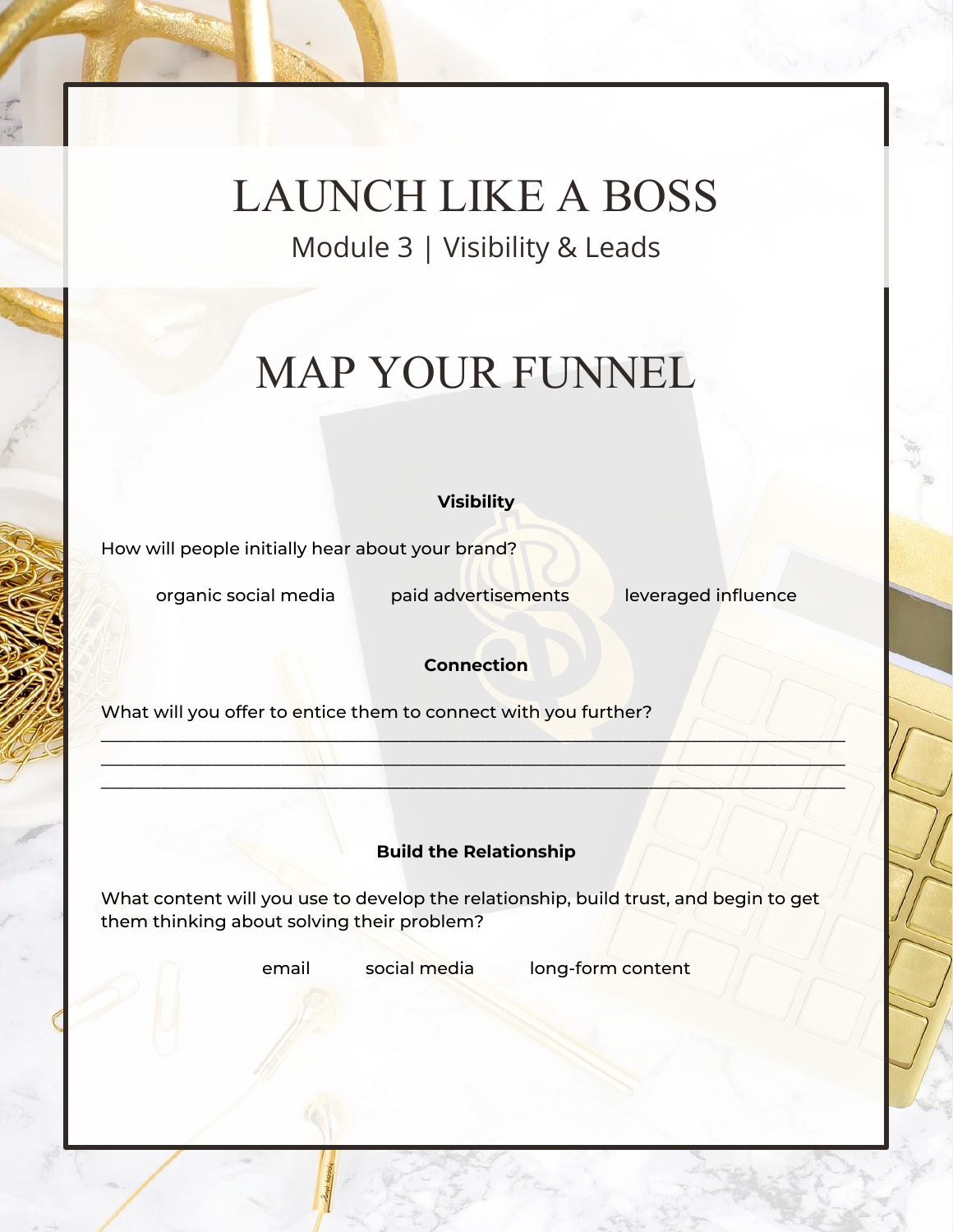### LAUNCH LIKE A BOSS Module 3 | Visibility & Leads

### **Welcome Email Sequence**

### **Social Media**

| Which platforms?         |            |                  |        |        |  |
|--------------------------|------------|------------------|--------|--------|--|
| Facebook                 | Instagram  | Twitter          | Other: |        |  |
| Schedule: ______         | times/week |                  |        |        |  |
| <b>Long-Form Content</b> |            |                  |        |        |  |
| Content type:            |            |                  |        |        |  |
|                          | blog posts | podcast episodes |        | videos |  |
| Schedule: __             | times/week |                  |        |        |  |
|                          |            |                  |        |        |  |